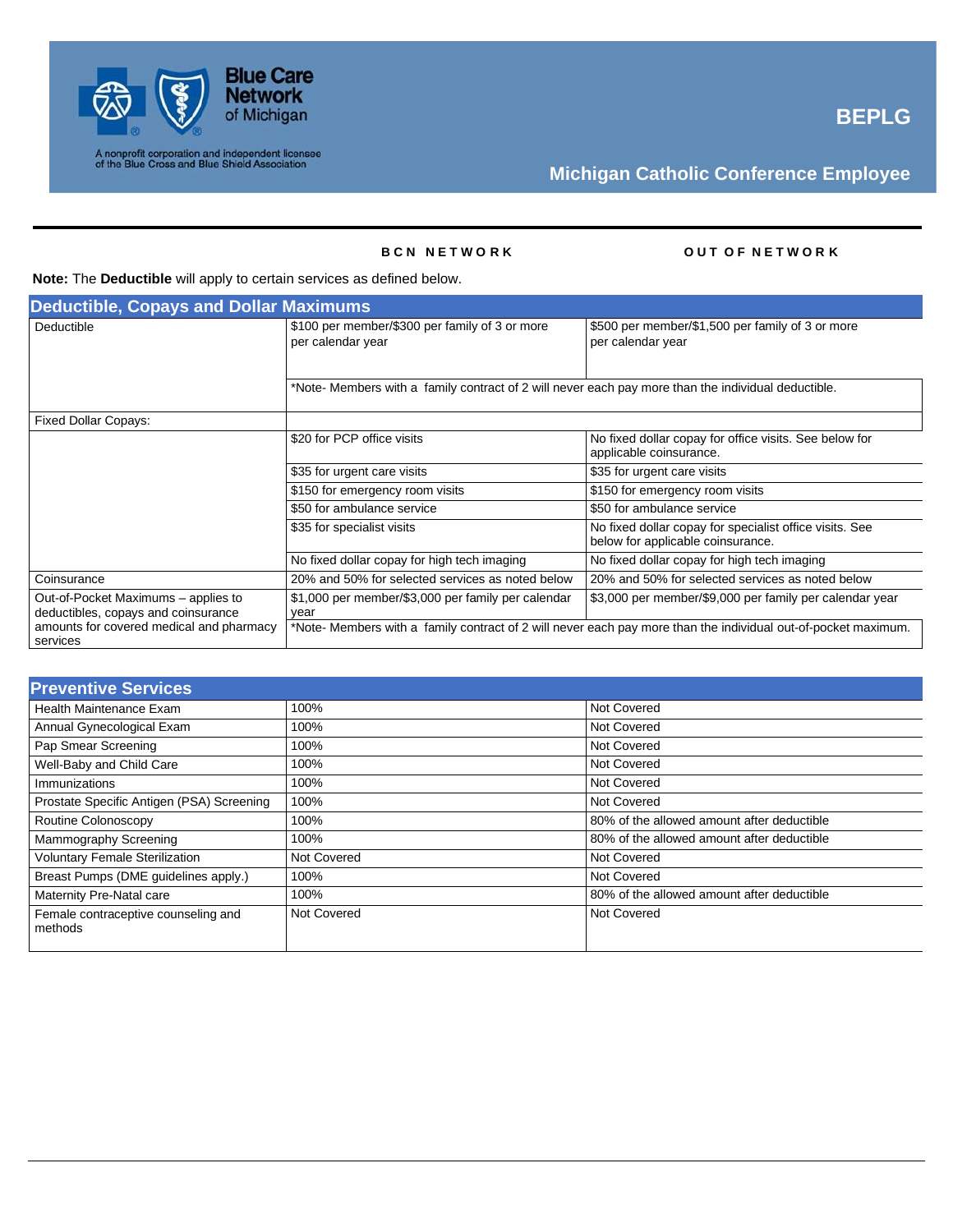

### B C N N E T W O R K **C N E T W O R K** O U T O F N E T W O R K

| <b>Physician Office Services</b>                                                                                         |            |                                            |
|--------------------------------------------------------------------------------------------------------------------------|------------|--------------------------------------------|
| PCP Office Visits - Note: Applicable cost<br>sharing applies when other services are<br>received in the office.          | \$20 Copay | 80% of the allowed amount after deductible |
| Online Visits                                                                                                            | \$20 Copay | 80% of the allowed amount after deductible |
| Consulting Specialist Care - Note:<br>Applicable cost sharing applies when other<br>services are received in the office. | \$35 Copay | 80% of the allowed amount after deductible |

| <b>Emergency Medical Care</b>                        |                                    |                                    |
|------------------------------------------------------|------------------------------------|------------------------------------|
| Hospital Emergency Room - Copay waived   \$150 Copay |                                    | \$150 Copay                        |
| if admitted                                          |                                    |                                    |
| Urgent Care Center                                   | \$35 Copay                         | \$35 Copay                         |
| Retail Health Clinic                                 | \$35 Copay                         | \$35 Copay                         |
| Ambulance Services                                   | \$50 Copay ground and air services | \$50 Copay ground and air services |

| <b>Diagnostic Services</b>                                |                      |                                            |
|-----------------------------------------------------------|----------------------|--------------------------------------------|
| Laboratory and Pathology Services                         | 100%                 | 100% of the allowed amount                 |
| Diagnostic Tests and X-rays                               | 80% after deductible | 80% of the allowed amount after deductible |
| High Technology Radiology Imaging (MRI,<br>MRA, CAT, PET) | 80% after deductible | 80% of the allowed amount after deductible |
| <b>Radiation Therapy</b>                                  | 80% after deductible | 80% of the allowed amount after deductible |

| <b>Maternity Services Provided by a Physician</b>                                                        |                      |                                            |
|----------------------------------------------------------------------------------------------------------|----------------------|--------------------------------------------|
| Post-Natal and Non-routine Pre-Natal Care   \$20 Copay<br>  (See Preventive Services section for routine |                      | 80% of the allowed amount after deductible |
| Pre-Natal Care)<br>Delivery and Nursery Care                                                             | 80% after deductible | 80% of the allowed amount after deductible |

| <b>Hospital Care</b>                                    |                                                         |                                                                               |
|---------------------------------------------------------|---------------------------------------------------------|-------------------------------------------------------------------------------|
| General Nursing Care, Hospital Services<br>and Supplies | 80% after deductible when authorized, unlimited<br>days | 80% of the allowed amount after deductible when<br>authorized, unlimited davs |
|                                                         |                                                         |                                                                               |
| <b>Outpatient Facility Services</b>                     | 80% after deductible when authorized, unlimited<br>days | 80% of the allowed amount after deductible                                    |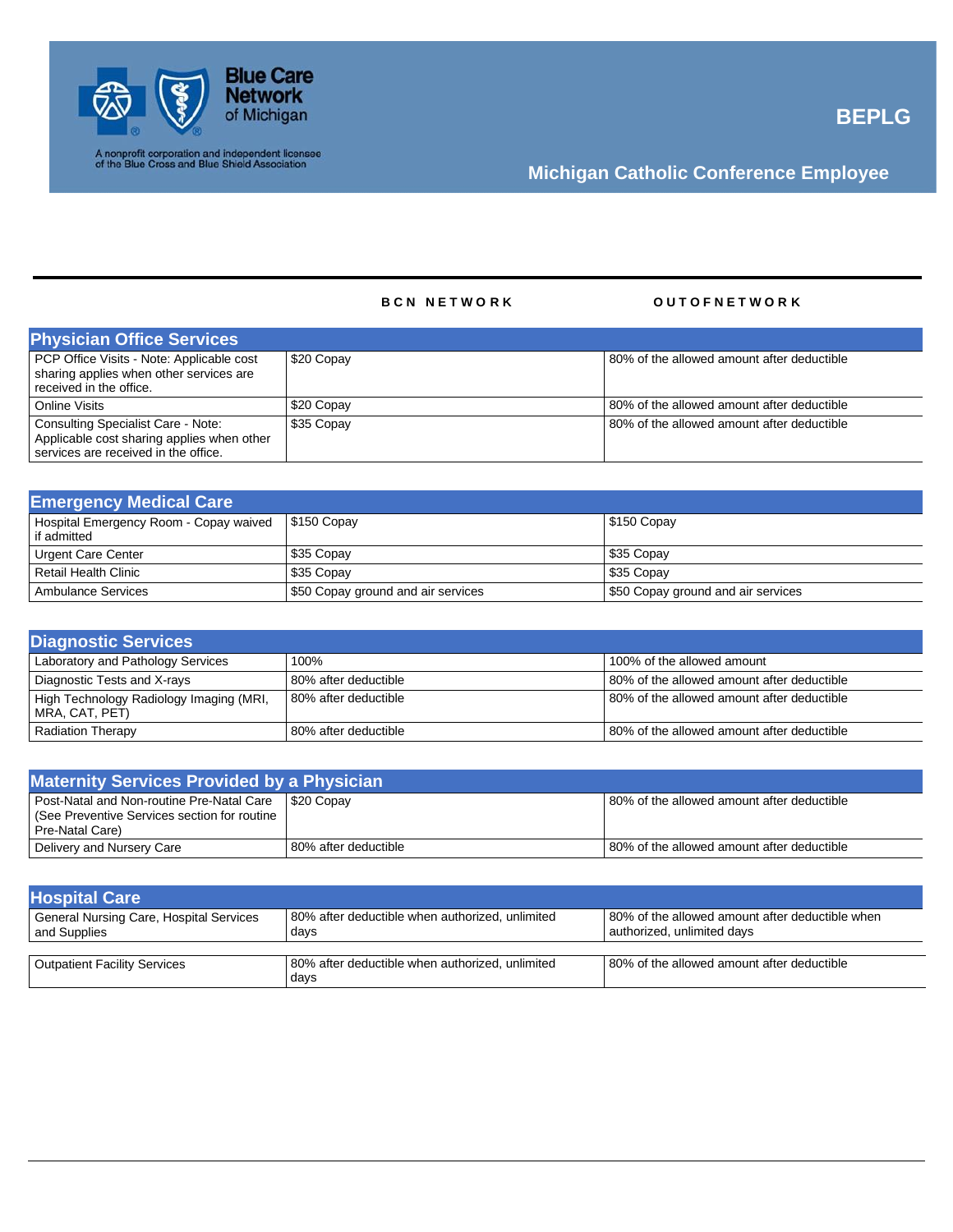

### **B C N N E T W O R K O U T O F N E T W O R K**

| <b>Alternatives to Hospital Care</b> |                                                                     |                                            |
|--------------------------------------|---------------------------------------------------------------------|--------------------------------------------|
| Skilled Nursing Care                 | 80% after deductible when authorized                                | 80% of the allowed amount after deductible |
|                                      | Up to 120 days per calendar year combined for in and out-of-network |                                            |
| Hospice Care                         | 100% after deductible                                               | 80% of the allowed amount after deductible |
| Home Health Care                     | 100% after deductible                                               | 80% of the allowed amount after deductible |

| <b>Surgical Services</b>                                                                                                     |                                      |                                            |
|------------------------------------------------------------------------------------------------------------------------------|--------------------------------------|--------------------------------------------|
| Surgery - includes all related surgical<br>services and anesthesia - see member<br>certificate for specific surgical copays. | See Hospital Care for surgical copay | See Hospital Care for surgical copay       |
| Voluntary Male Sterilization - See<br>Preventive Services section for voluntary<br>female sterilization                      | Not Covered                          | Not Covered                                |
| Elective Abortion (One procedure per two<br>year period of membership)                                                       | Not Covered                          | Not Covered                                |
| Human Organ Transplants                                                                                                      | 80% after deductible                 | 80% of the allowed amount after deductible |
| <b>Reduction Mammoplasty</b>                                                                                                 | 50% after deductible                 | 50% of the allowed amount after deductible |
| Male Mastectomy                                                                                                              | 50% after deductible                 | 50% of the allowed amount after deductible |
| Temporomandibular Joint Syndrome                                                                                             | 50% after deductible                 | 50% of the allowed amount after deductible |
| Orthognathic Surgery                                                                                                         | 50% after deductible                 | 50% of the allowed amount after deductible |
| Weight Reduction Procedures (subject to<br>medical criteria) - Limited to one procedure<br>per lifetime                      | 50% after deductible                 | Not Covered                                |

| <b>Behavioral Health Services (Mental Health and Substance Use Disorder Treatment)</b>                                                                                                        |                                      |                                            |
|-----------------------------------------------------------------------------------------------------------------------------------------------------------------------------------------------|--------------------------------------|--------------------------------------------|
| Inpatient Mental Health Care                                                                                                                                                                  | 80% after deductible when authorized | 80% of the allowed amount after deductible |
| Inpatient Substance Use Disorder                                                                                                                                                              | 80% after deductible when authorized | 80% of the allowed amount after deductible |
| <b>Outpatient Mental Health Care includes</b><br>online visits<br>Note: For diagnostic and therapeutic<br>services, see the Diagnostic Services<br>section above for applicable cost sharing. | \$20 Copay                           | 80% of the allowed amount after deductible |
| <b>Outpatient Substance Use Disorder</b>                                                                                                                                                      | \$20 Copay                           | 80% of the allowed amount after deductible |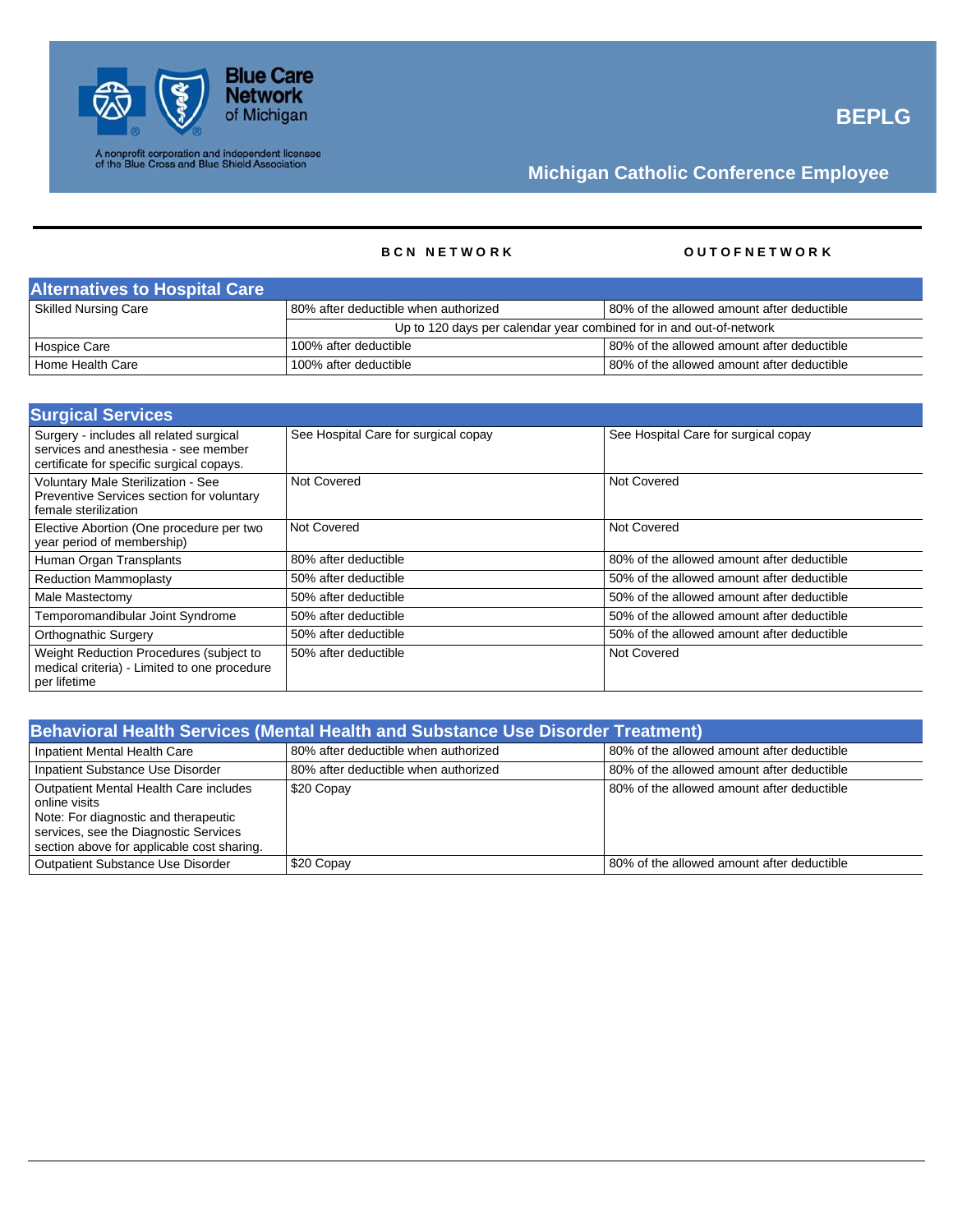

A nonprofit corporation and independent licensee<br>of the Blue Cross and Blue Shield Association

# **Michigan Catholic Conference Employee**

### **B C N N E T W O R K O U T O F N E T W O R K**

| <b>Autism Spectrum Disorders, Diagnoses and Treatment</b>                                                                                                                                            |                                                                                    |                                                                                    |
|------------------------------------------------------------------------------------------------------------------------------------------------------------------------------------------------------|------------------------------------------------------------------------------------|------------------------------------------------------------------------------------|
| Applied behavioral analyses (ABA)<br>treatment                                                                                                                                                       | \$20 Copay                                                                         | 80% of the allowed amount after deductible                                         |
| Outpatient physical therapy, speech therapy<br>and occupational therapy for autism<br>spectrum disorder through age 18.<br>Unlimited visits for PT/OT/ST with autism<br>spectrum disorder diagnosis. | \$35 Copay                                                                         | 80% of the allowed amount after deductible                                         |
| Other covered services, including mental<br>health services, for Autism Spectrum<br><b>Disorder</b>                                                                                                  | See your outpatient mental health, medical office<br>visit and preventive benefit. | See your outpatient mental health, medical<br>office visit and preventive benefit. |

| <b>Other Services</b>                                                                   |                                                                    |                                                                                                                    |
|-----------------------------------------------------------------------------------------|--------------------------------------------------------------------|--------------------------------------------------------------------------------------------------------------------|
| Allergy Testing and Therapy                                                             | 100% including allergy injections; office visit copay<br>may apply | 50% of the allowed amount, including allergy injections<br>after deductible                                        |
| Chiropractic Spinal Manipulation - limited to<br>24 visits per calendar year            | \$35 Copay                                                         | Not covered                                                                                                        |
| Outpatient Therapy/Rehabilitation - subject<br>to meaningful improvement within 60 days | \$35 Copay                                                         | 80% of the allowed amount after deductible                                                                         |
|                                                                                         | out-of-network combined                                            | Limited to 60 visits per calendar year for any combination of outpatient rehabilitative therapies for in and<br>it |
| <b>Infertility Counseling</b>                                                           | 50% coinsurance after deductible                                   | Not covered                                                                                                        |
| <b>Infertility Treatment</b>                                                            | Not covered                                                        | Not covered                                                                                                        |

| Durable Medical Equipment (DME)                                                                                                                          | 100%                                                                                                                                                                     | Not covered |  |
|----------------------------------------------------------------------------------------------------------------------------------------------------------|--------------------------------------------------------------------------------------------------------------------------------------------------------------------------|-------------|--|
| Prosthetic and Orthotic Appliances (P&O)                                                                                                                 | 100%                                                                                                                                                                     | Not covered |  |
| <b>Diabetic Supplies</b><br>Note: Certain diabetic supplies are covered<br>through the pharmacy benefit. Applicable<br>pharmacy cost-sharing will apply. | 100%                                                                                                                                                                     | Not covered |  |
| Gender Dysphoria Treatment                                                                                                                               | Not covered                                                                                                                                                              | Not covered |  |
| <b>Hearing Aid</b>                                                                                                                                       | Binaural hearing aids and exam covered every 36 months – Covered 100%                                                                                                    |             |  |
|                                                                                                                                                          | Note: This Group is self-funded. Blue Care Network provides administrative claims services only. Your<br>employer or plan sponsor is financially responsible for claims. |             |  |